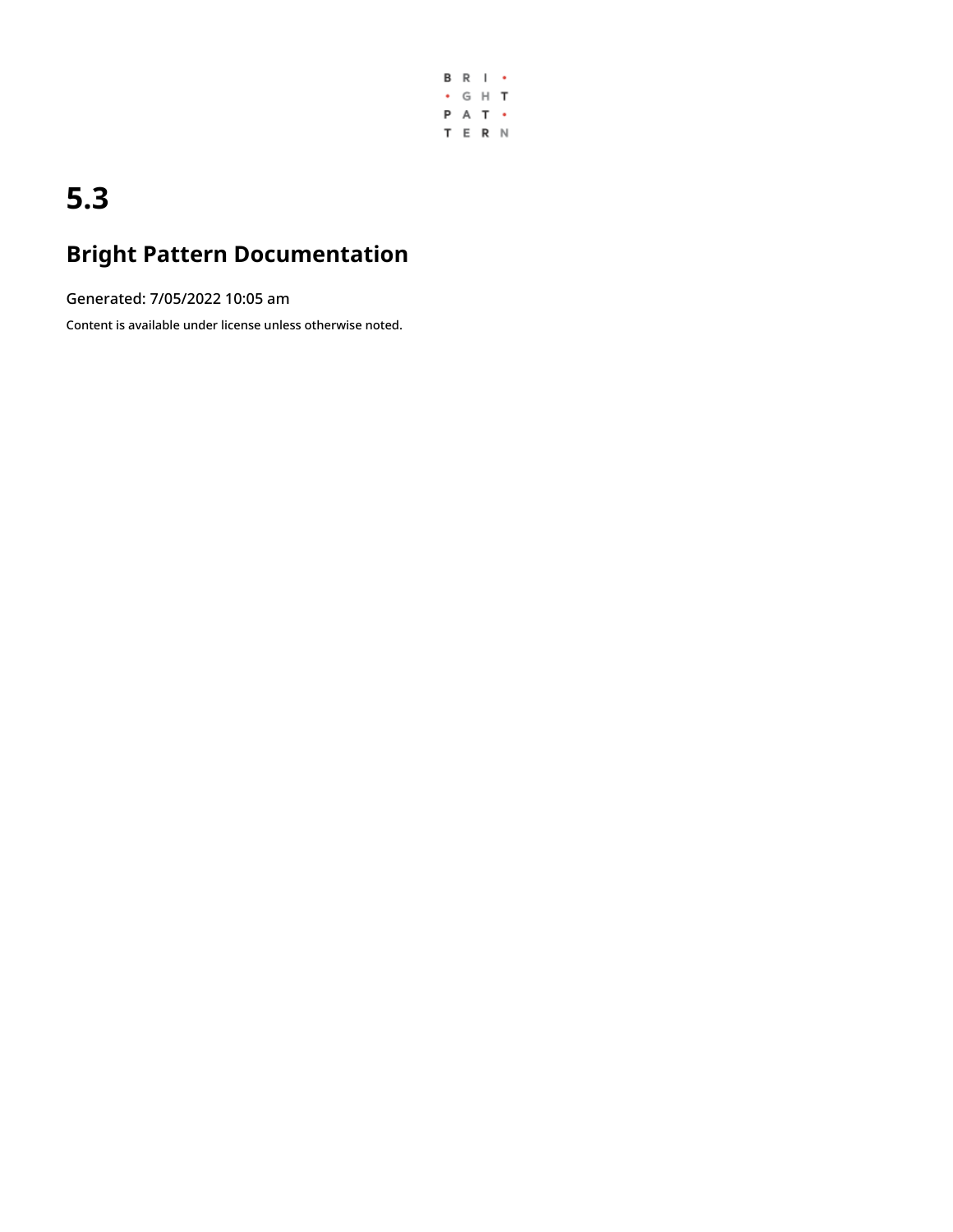### **Table of Contents**

<span id="page-1-0"></span>

| Table of Contents                                                       |  |
|-------------------------------------------------------------------------|--|
| How to Blacklist Specific Phone Numbers                                 |  |
| Procedure                                                               |  |
| 1. Add a "blacklisted" flag to contact records                          |  |
| 2. Configure a scenario that identifies and rejects blacklisted callers |  |
| 3. Add or edit blacklisted contacts in Agent Desktop                    |  |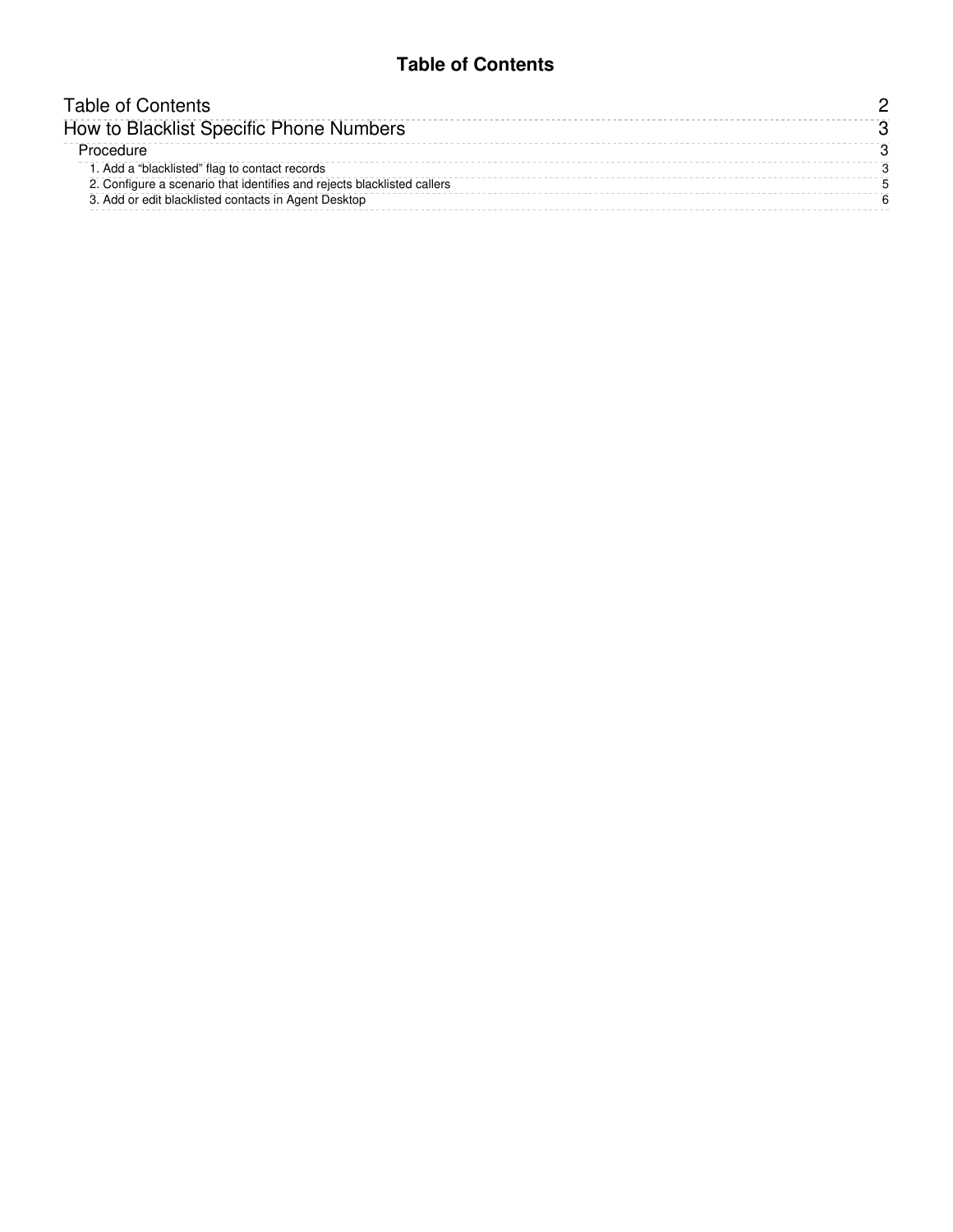## <span id="page-2-0"></span>**How to Blacklist Specific Phone Numbers**

Contact centers exist to make calls to and receive calls from customers. Unfortunately, contact centers sometimes receive inappropriate calls from customers. In order to protect your agents from abusive callers, Bright Pattern Contact Center software can be configured to blacklist specific phone numbers. Blacklisting or blocking a phone number means that any incoming call from that phone number is not allowed to be connected to the contact center.

This tutorial describes how to blacklist specific phone numbers.

You will learn how to:

- Add a "blacklisted" flag to contact records
- Check if a caller's contact is blacklisted and reject calls by means of scenarios
- Add or edit blacklisted contacts in the Agent Desktop application

## <span id="page-2-1"></span>**Procedure**

### <span id="page-2-2"></span>**1. Add a "blacklisted" flag to contact records**

1. In the Contact Center [Administrator](https://help.brightpattern.com/5.3:Contact-center-administrator-guide/CaseandContactManagement/CustomFields#Contact) application, section Case & Contact Management > Custom Fields > Contact, add a custom field (e.g., "blacklisted"). Click**Apply** to save.



2. Navigate to Case & Contact [Management](https://help.brightpattern.com/5.3:Scenario-builder-reference-guide/Exercises/HowtoCreateaVoiceScenarioThatBlocksSpecificIncomingPhoneNumbers/?action=html-localimages-export#topic_contact-center-administrator-guide.2Fcaseandcontactmanagement.2Fforms.2Fcontact) > Forms > Contact and open your default Contact Detail form; this will launch the Form Builder application.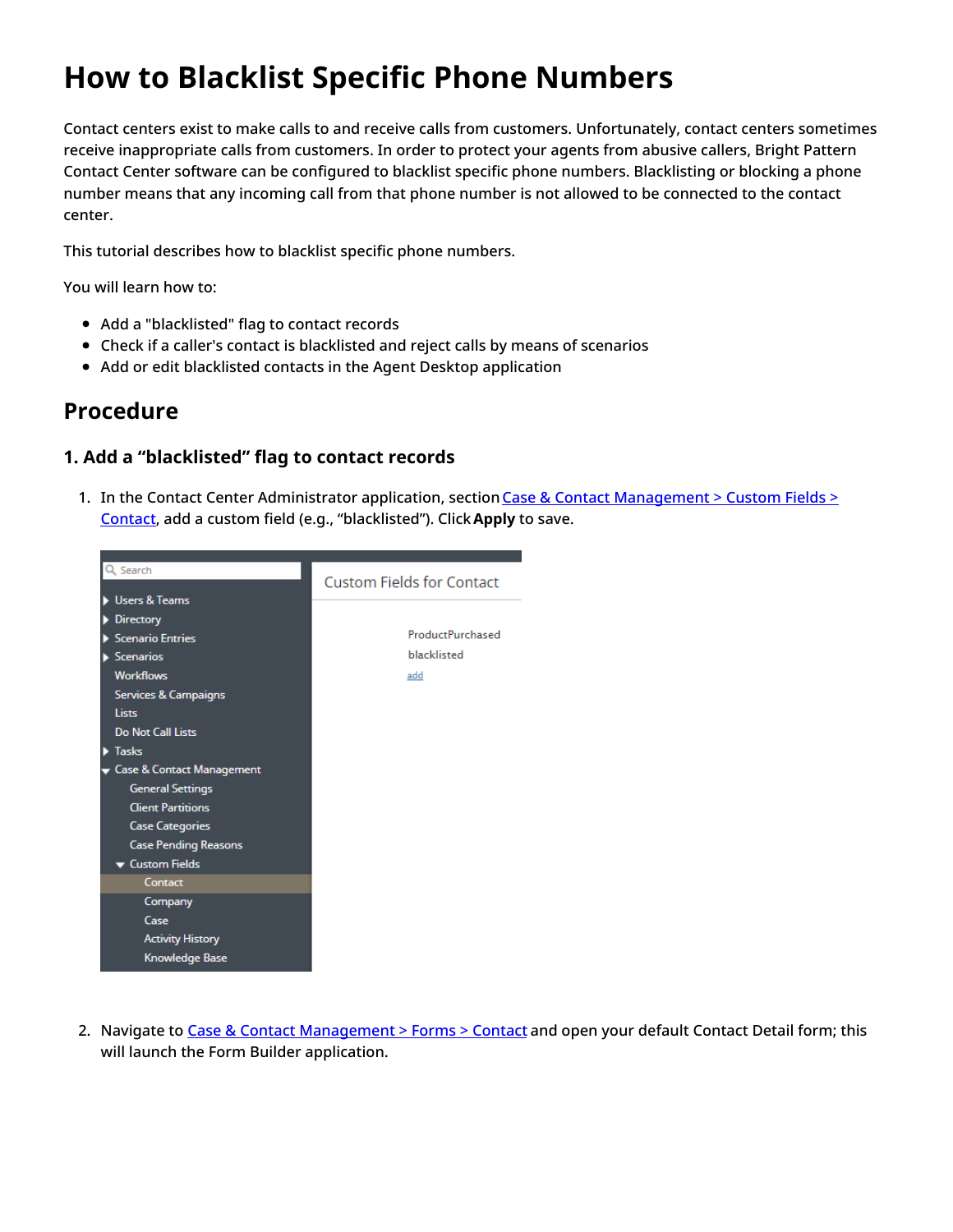

3. In the Form Builder application, add a [Text](https://help.brightpattern.com/5.3:Scenario-builder-reference-guide/Exercises/HowtoCreateaVoiceScenarioThatBlocksSpecificIncomingPhoneNumbers/?action=html-localimages-export#topic_form-builder-reference-guide.2Ftext) field to the Contact form, and then click the**edit** icon. When configuring the field, apply a [Label](https://help.brightpattern.com/5.3:Form-builder-reference-guide/Text#Label), select the [Editable](https://help.brightpattern.com/5.3:Form-builder-reference-guide/Text#Editable) option, and then map the custom contact field created in Step 1 to the [Data](https://help.brightpattern.com/5.3:Form-builder-reference-guide/Text#Data_field) field property. Click **OK** to save the field properties, click**Save** to save the form, and then close the application.

**Note**: If you edit the system default Contact Detail form, when you save the form it creates a duplicate Contact Detail form. Rename the duplicate and select the option **Default form for this type**. Click **Apply** to save the changes.

| 作<br><b>Main Page</b>             |                                    |                                |                           | Preview<br>Save<br>$\subset$ |
|-----------------------------------|------------------------------------|--------------------------------|---------------------------|------------------------------|
| $[$                               |                                    |                                |                           |                              |
| <b>图</b> First name:              | <b>Text Field Properties</b>       |                                | $\pmb{\times}$            |                              |
| <b>ED</b> Last name:              |                                    | Dock to main window            |                           |                              |
| ① Title:                          | View Mode Style                    | None                           | $\overline{v}$ Add / Edit |                              |
| <sup>(%</sup> \$(Contact.phones)  | Edit Mode Style                    | None                           | $\overline{v}$ Add / Edit |                              |
| @ <sup>*</sup> \$(Contact.emails) | Label                              | Blacklisted                    |                           |                              |
| 5 \$(Contact.addresses)           | Hint text for empty field          |                                |                           |                              |
| <b>四</b> Date of Birth:           | Data field                         | \$(Contact.custom_blacklisted) | s()                       |                              |
| <b>图 Blacklisted</b>              | Options<br>Editable                | $\blacktriangledown$           |                           |                              |
|                                   | Required                           | $\qquad \qquad \Box$           |                           |                              |
|                                   | Hide if read-only and empty        | $\blacktriangledown$           |                           |                              |
|                                   | Multiline                          | $\qquad \qquad \Box$           |                           |                              |
|                                   | Destination for KB article content | $\Box$                         |                           |                              |
|                                   | Initial number of lines            | $\mathbf{1}$                   |                           |                              |
|                                   |                                    | OK<br>Cancel                   |                           |                              |
|                                   |                                    |                                |                           |                              |
|                                   |                                    |                                |                           | Powered by Bright Pattern    |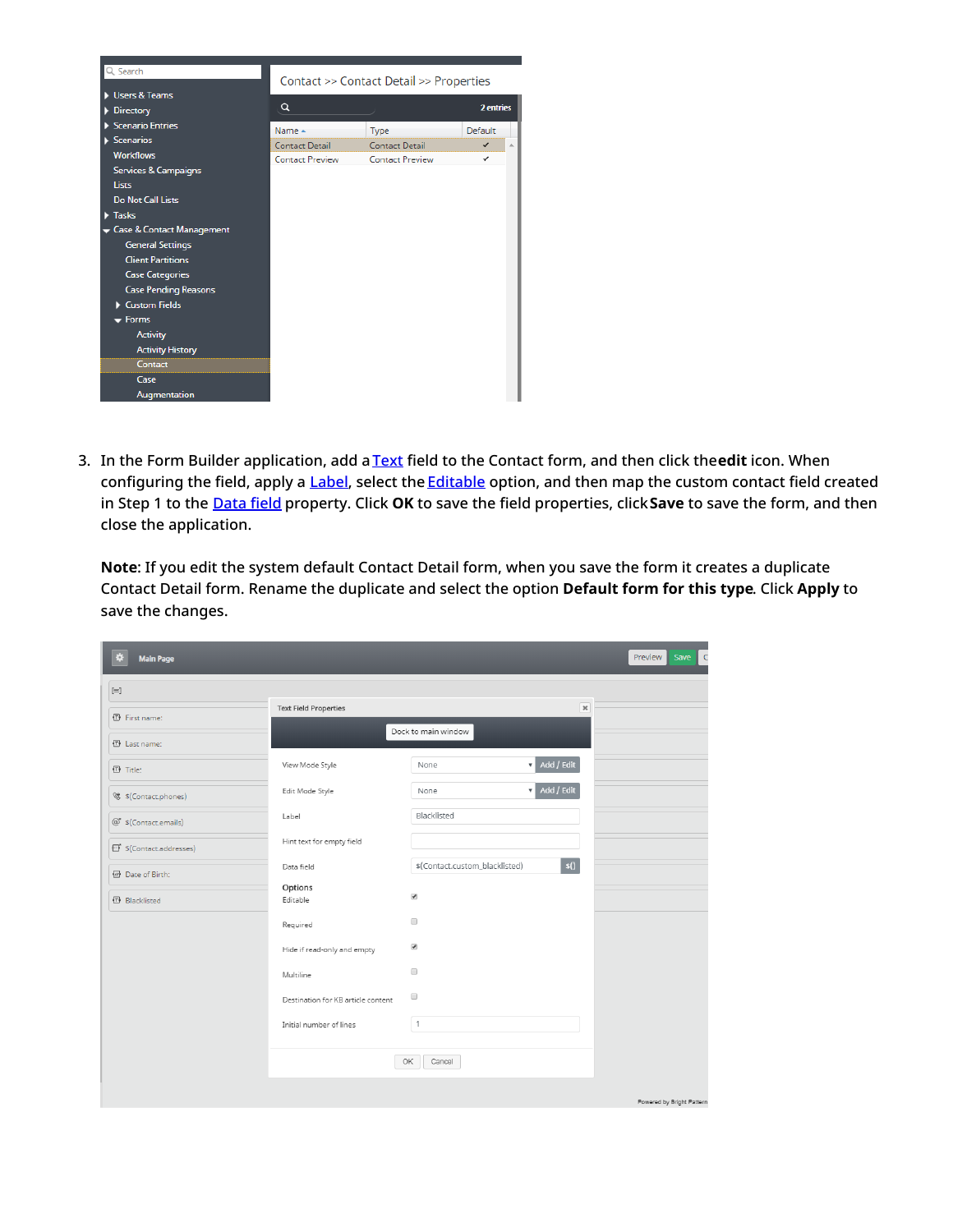## <span id="page-4-0"></span>**2. Configure a scenario that identifies and rejects blacklisted callers**

- 1. In the Contact Center Administrator application, navigate to*Scenarios > Voice*, and then open the voice scenario associated with your configured inbound voice service.
- 2. In the Scenario Builder application, add a Bright [Pattern](https://help.brightpattern.com/5.3:Scenario-builder-reference-guide/Exercises/HowtoCreateaVoiceScenarioThatBlocksSpecificIncomingPhoneNumbers/?action=html-localimages-export#topic_scenario-builder-reference-guide.2Fscenarioblocks.2Fbrightpatternsearchobject) Search Object block to your scenario. Configure the block to include the following:
	- **Object type**: Contact
	- **Search**: Phone Equal (\$item.from)
	- **Return fields**: The name of the custom data field that you created in the previous step, as it appears in the field properties (e.g., in the above example this would be "custom\_blacklisted")
	- **Recordset name**: Any word or letters you wish to associate with this block (e.g., "RS")

| If "Check if Outside HOP"<br>□ Outside HOP  | Bright Pattern Search Object              |                          |
|---------------------------------------------|-------------------------------------------|--------------------------|
| <sup>[1</sup> ]) Play Prompt "Closed"       | Finds an existing object in the database. |                          |
| <b>EXIT Exit</b>                            | Title text:                               | <b>Find Contact</b>      |
| Play Prompt "Welcome"                       | Object type:                              | Contact                  |
| Bright Pattern Search Object "Find Contact" | Search:                                   | Phone Equal S(item.from) |
| Failed                                      |                                           | add                      |
| No Data                                     | Return fields:                            | custom_blacklisted       |
| If "Check Blacklist"                        |                                           | add                      |
| $\boxdot$ Match                             | Recordset name:                           | RS.                      |

- 3. Next, place an [If](https://help.brightpattern.com/5.3:Scenario-builder-reference-guide/Exercises/HowtoCreateaVoiceScenarioThatBlocksSpecificIncomingPhoneNumbers/?action=html-localimages-export#topic_scenario-builder-reference-guide.2Fscenarioblocks.2Fif) block immediately after the Bright Pattern Search Object block you created in the previous step to your scenario. Add a **[branch](https://help.brightpattern.com/5.3:Scenario-builder-reference-guide/ScenarioBlocks/If#Branches_and_Conditions)**, add a **[condition](https://help.brightpattern.com/5.3:Scenario-builder-reference-guide/ScenarioBlocks/If#Branches_and_Conditions)**, and configure it as follows:
	- $\circ$  Scenario variable (string)
	- The variable returned by the previous block, prepended by the recordset name (e.g., "RS.custom\_blacklisted")
	- $\circ$  is
	- $\circ$  =
	- $\circ$  The symbol or string used in the contact form to specify the contact is blacklisted (e.g., 1)

| Exit label: Match<br>$\mathbf{v}$ =<br>′ യ<br>$\mathbf{v}$ RS.custom_blackliste is<br>Scenario variable (string)<br>$\checkmark$<br>ᢦ | Match $(x)$             |  |  |
|---------------------------------------------------------------------------------------------------------------------------------------|-------------------------|--|--|
|                                                                                                                                       |                         |  |  |
|                                                                                                                                       |                         |  |  |
|                                                                                                                                       |                         |  |  |
|                                                                                                                                       | add condition add block |  |  |

4. From the configured branch, you can route the blacklisted caller as you see fit. For example, you could add a Play [Prompt](https://help.brightpattern.com/5.3:Scenario-builder-reference-guide/Exercises/HowtoCreateaVoiceScenarioThatBlocksSpecificIncomingPhoneNumbers/?action=html-localimages-export#topic_scenario-builder-reference-guide.2Fscenarioblocks.2Fplayprompt) block, configure it to play a message to the blacklisted caller, and then add a[nExit](https://help.brightpattern.com/5.3:Scenario-builder-reference-guide/Exercises/HowtoCreateaVoiceScenarioThatBlocksSpecificIncomingPhoneNumbers/?action=html-localimages-export#topic_scenario-builder-reference-guide.2Fscenarioblocks.2Fexit) block to terminate the call.